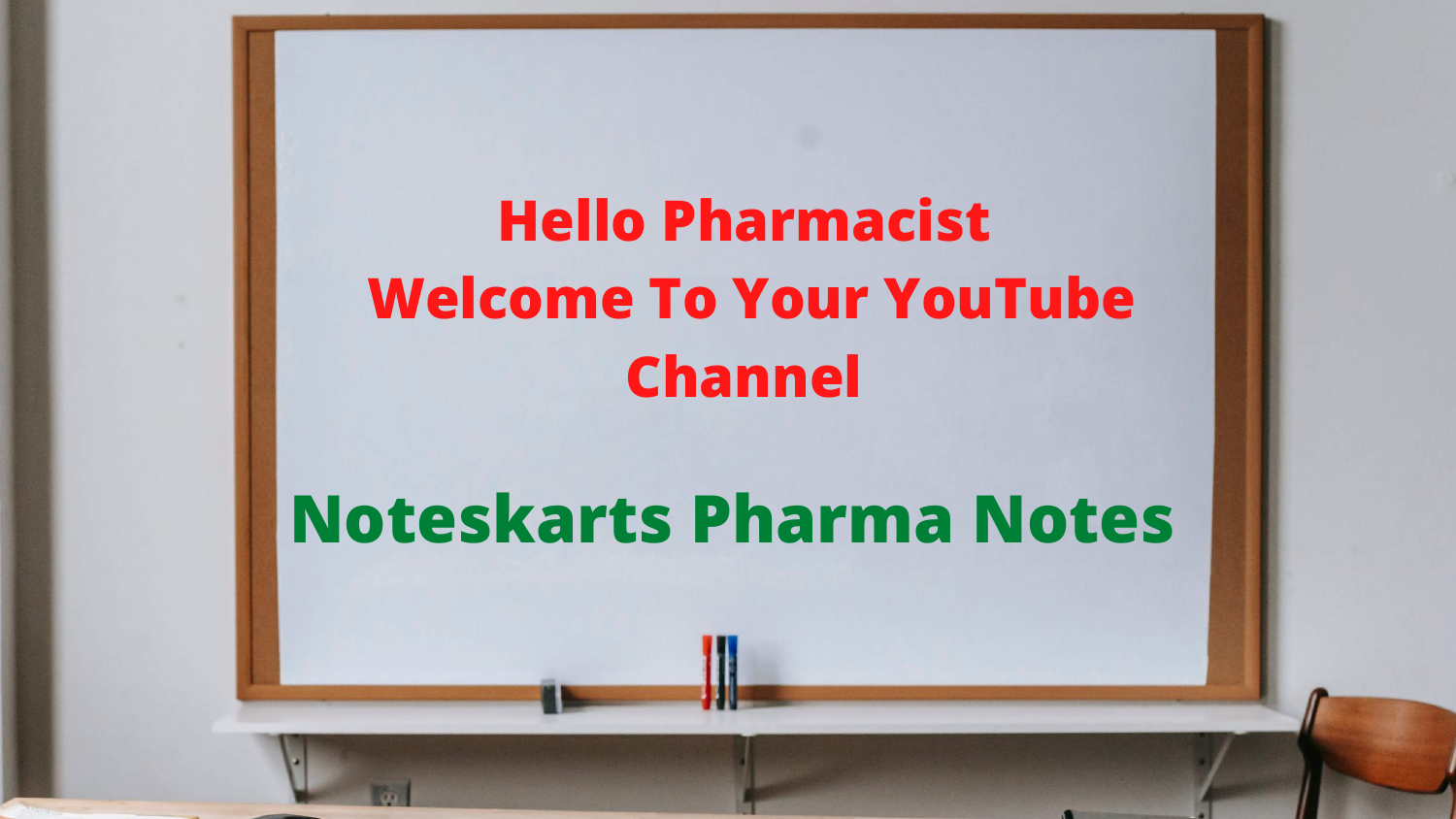## **ANTISEPTICS AND DISINFECTANTS**



### **Today Topic Ch- 1**

**Subject: Pharmaceutical Chemistry 2nd**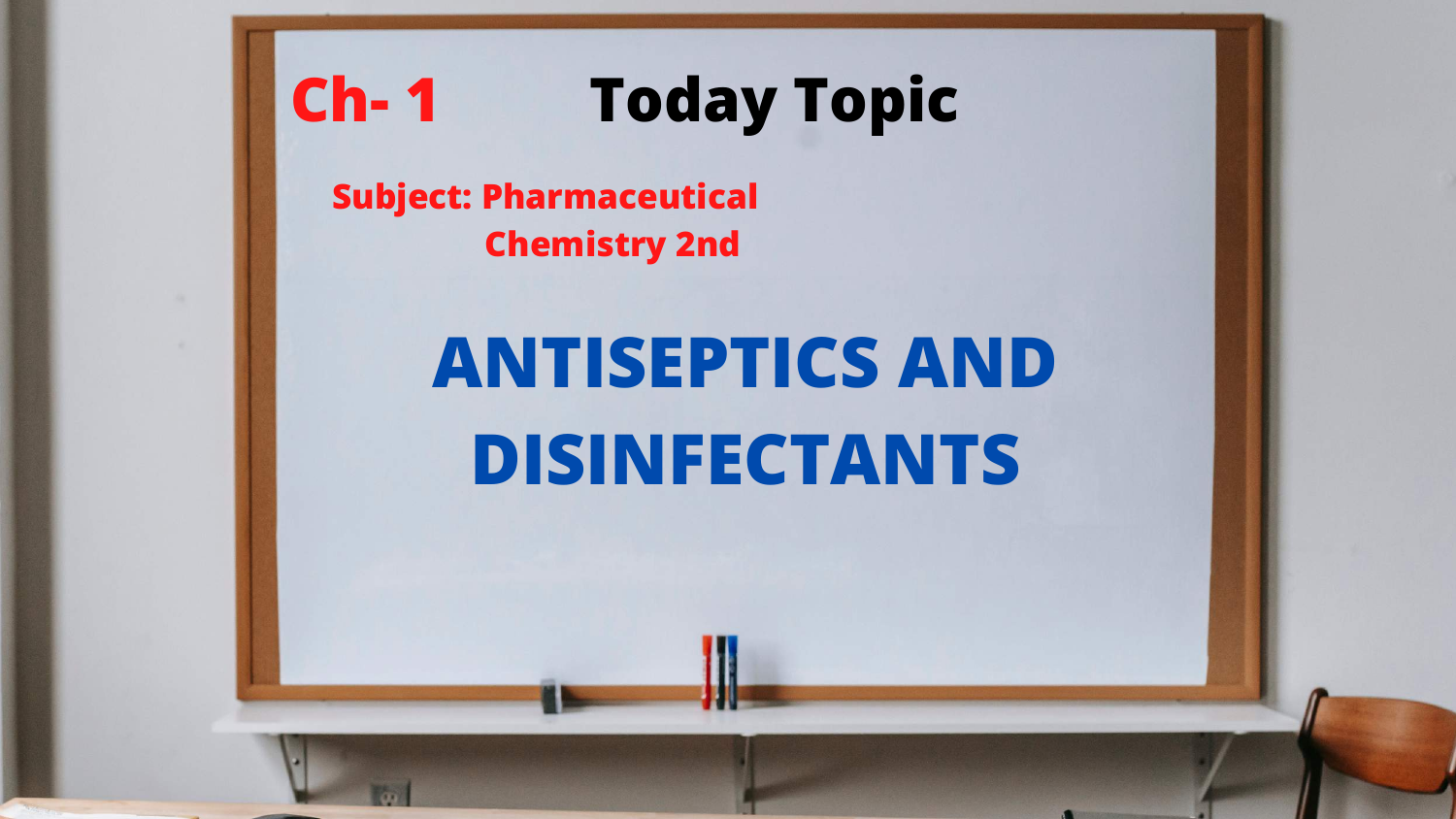### **Antiseptics:-**

Antiseptic are the chemical sterilizing substances which destroy or prevent the growth of microorganisms when applied to the living tissues.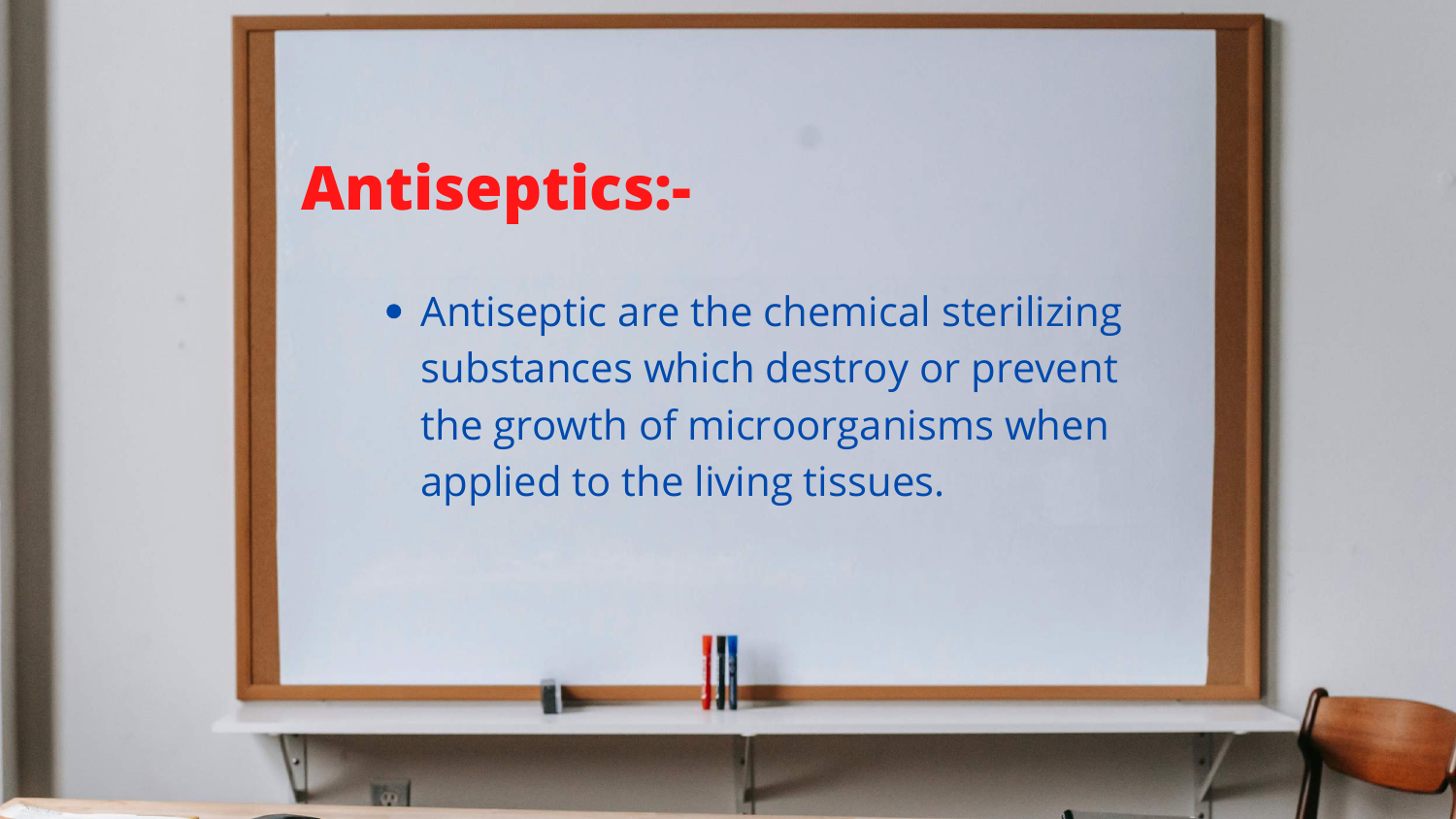### **Antiseptics:-**

- Antiseptics are applied on broken skin after burns and wounds or they are applied to intact skin before surgical operation or injections.
- Sometimes, they are also applied to mucus membrane like conjunctiva to prevent or treat superficial infections.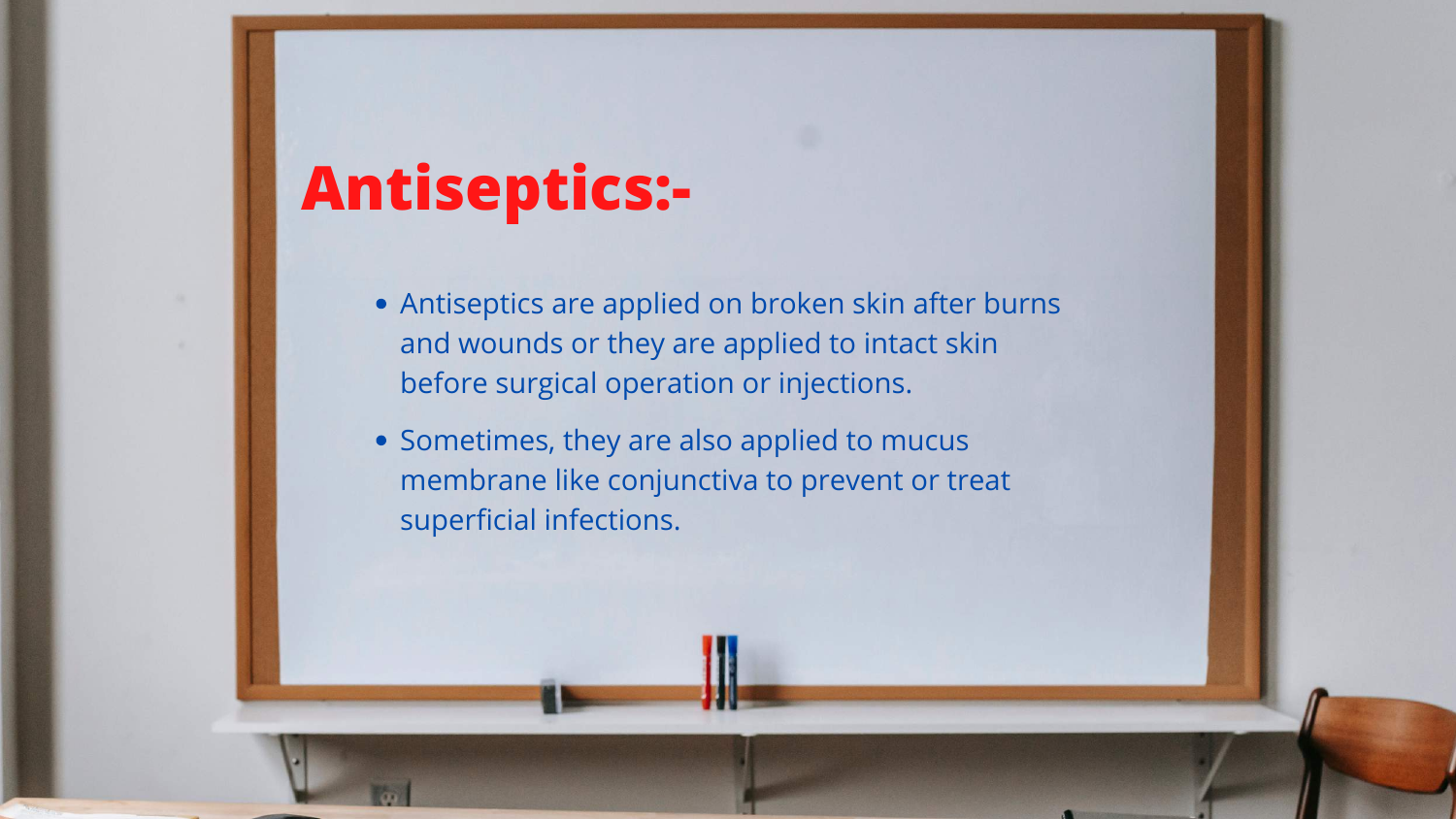### **Disinfectants :-**

- Disinfectants indicates distruction or to make a surface free from pathogenic organisms when applied to Non-living things.
- Due to their toxicity it is not directly applied on tissue but it is use of decontaminating drains and faucal matters and also for the sterilization of instruments and apparatus.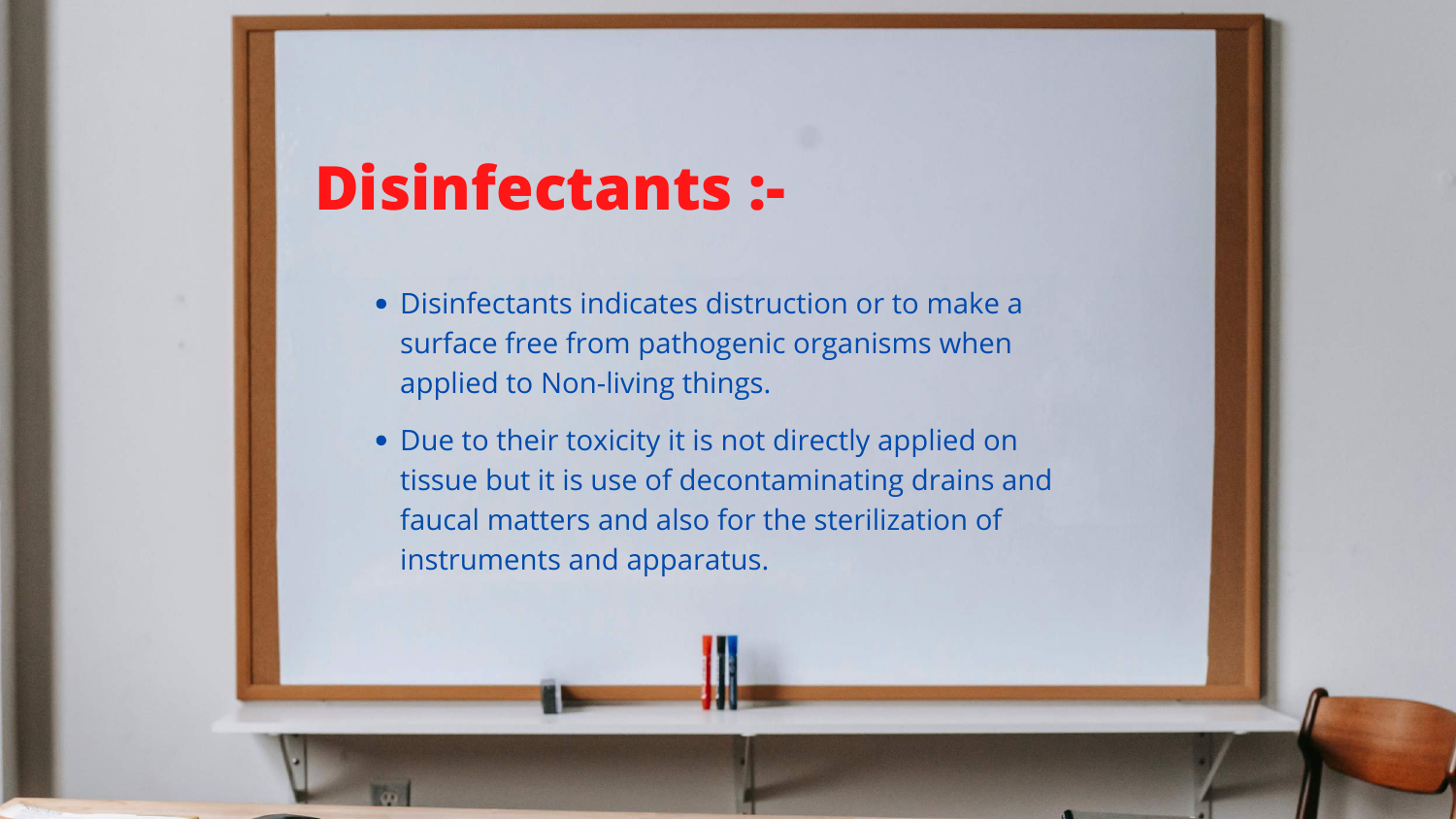### **Classification of Antiseptic and disinfectant**

- **Phenol and its derivatives—Phenol, cresol, Hexachlorophene, Chloroxylenol.**
- **Aldehyde and its derivatives— Formaldehyde.**
- **Halogens and its derivatives— Iodine, chlorine.**
- **Biguanides derivatives— Chlorhexidine.**
- **Quaternary ammonium derivatives— Cetrimide, Benzalkonium chloride**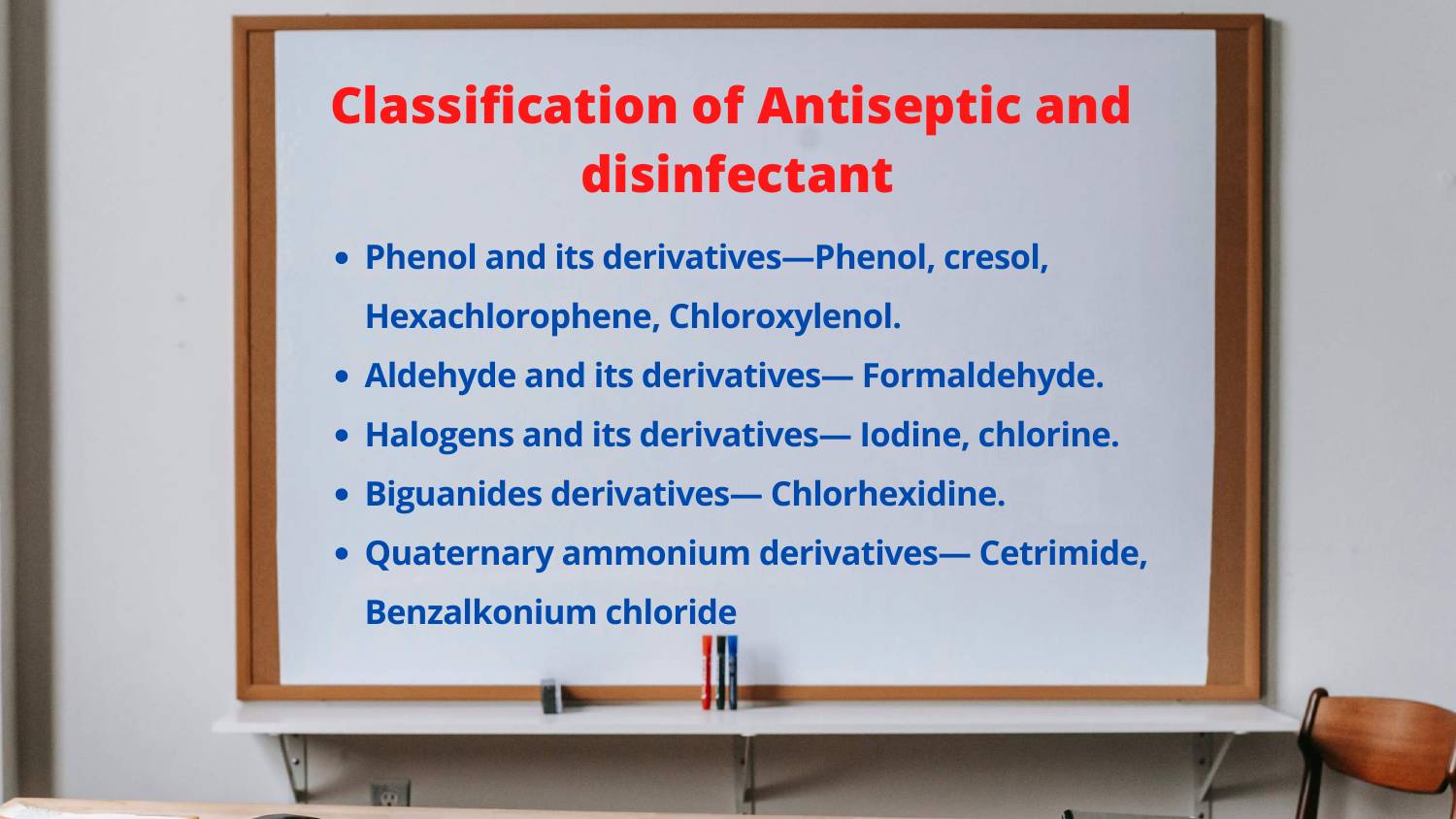### **Classification of Antiseptic and disinfectant**

- **Metallic salts derivatives— Mercuric compounds, Silver and zinc salts.**
- **Oxidising agents— Hydrogen peroxide, potassium permanganate.**
- **Dyes— Gentian violet, Proflavine.**
- **Miscellaneous drugs— Nitrofurantoin, Nitrofurazone.**
-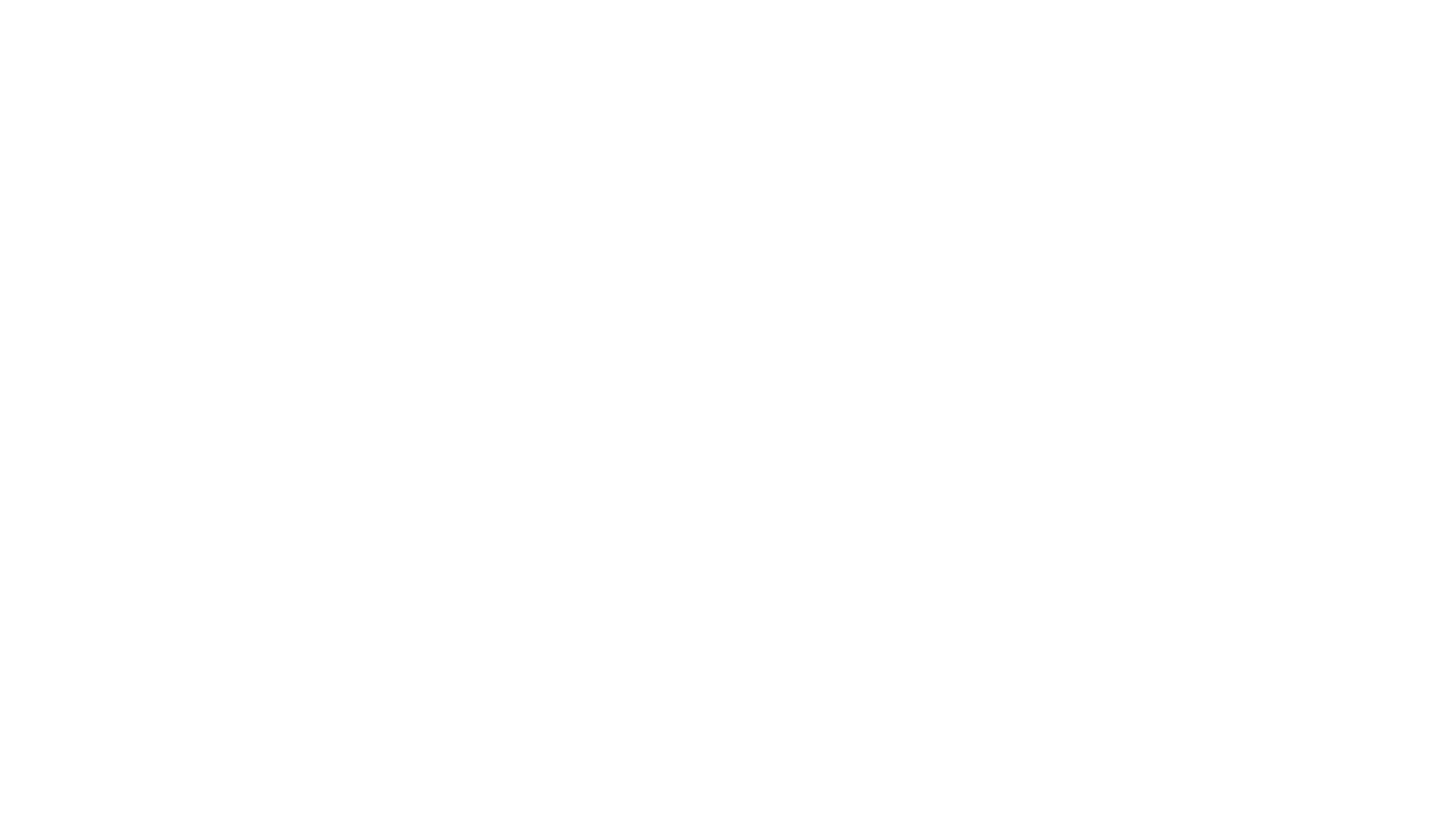PROFLAVINE

- Molecular formula C13H11N3
- Moler mass 209.25 g/mol.
- IUPAC Name 3,6-diamino acridine





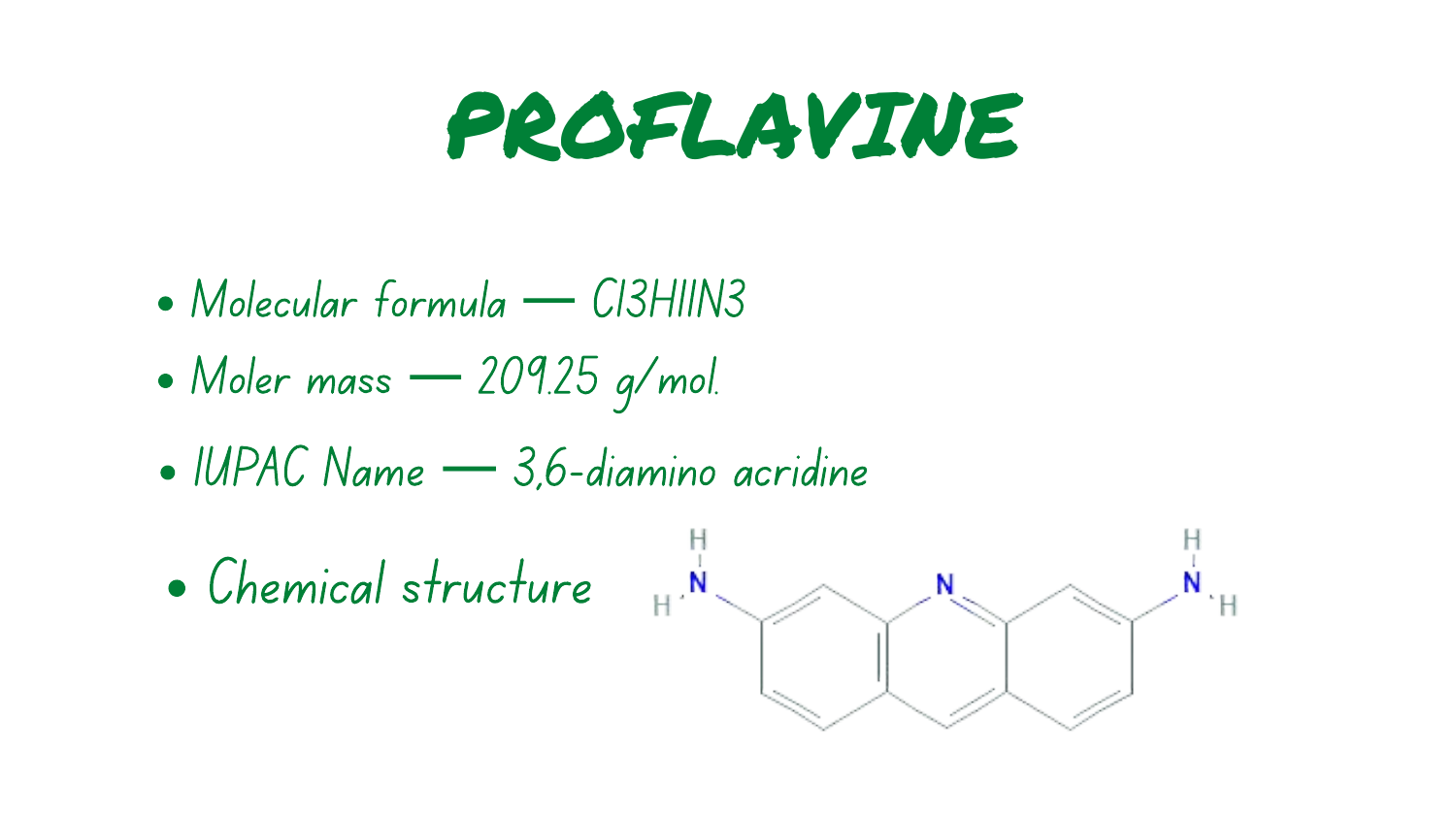## Dealwttow

Proflavine is an acriflaving derivatives having bacteriostatic action against many gram (+) bacteria. It shows mutagenic effect by deletion or insertion of base pair in DNA molecules. It can also induce double stranded breaks in DNA in the presence of light.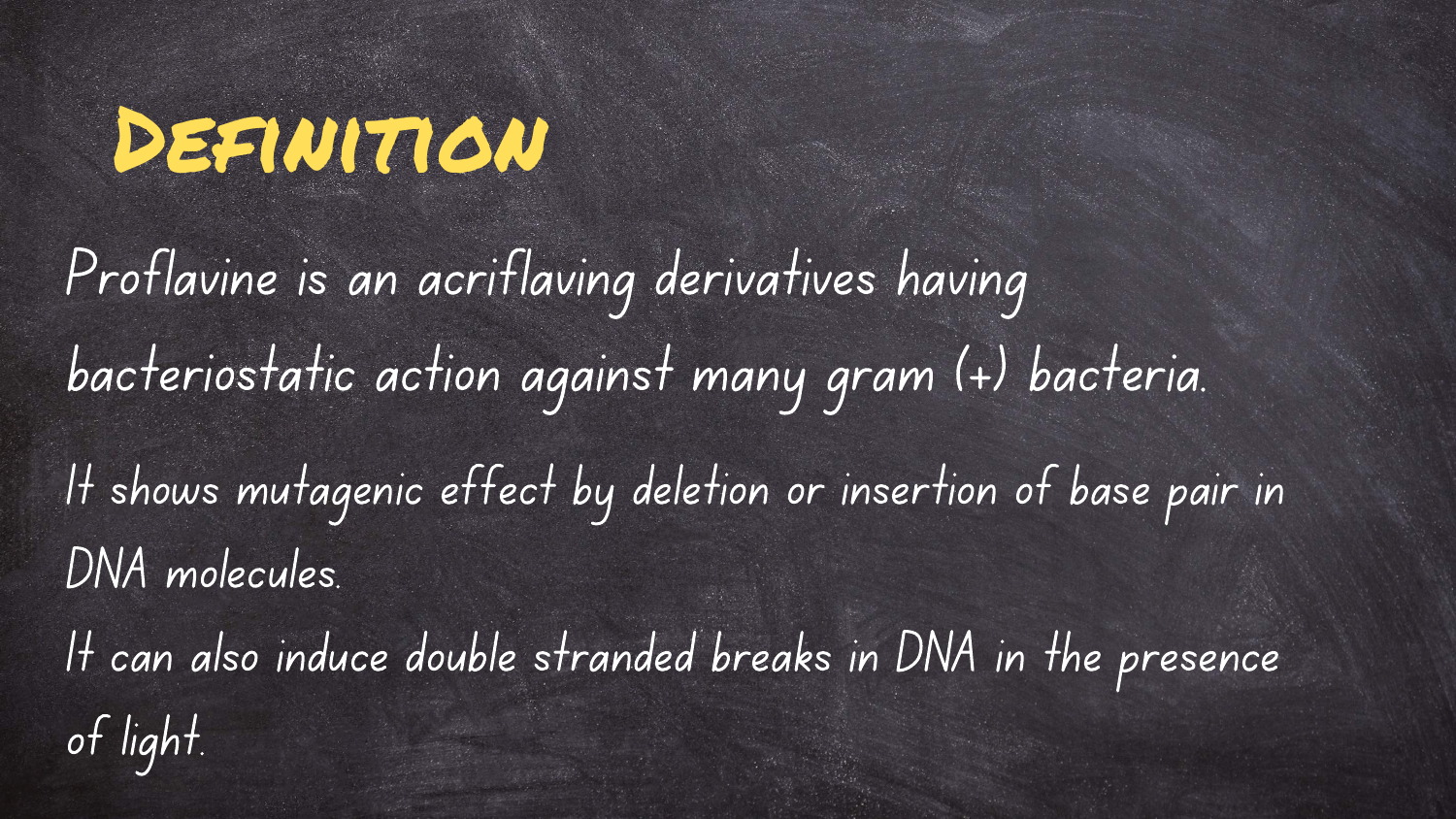## Properties

## Physical properties-

- Colour and state It is orange red or brown red crystalline powder.
- Odour and taste It is odourless and shows bitter in taste. Solubility — It is soluble in water and ethanol and insoluble in benzene and ether.
- Melting point-281C Boilling point-338.6C And density about 1.1g/cm3.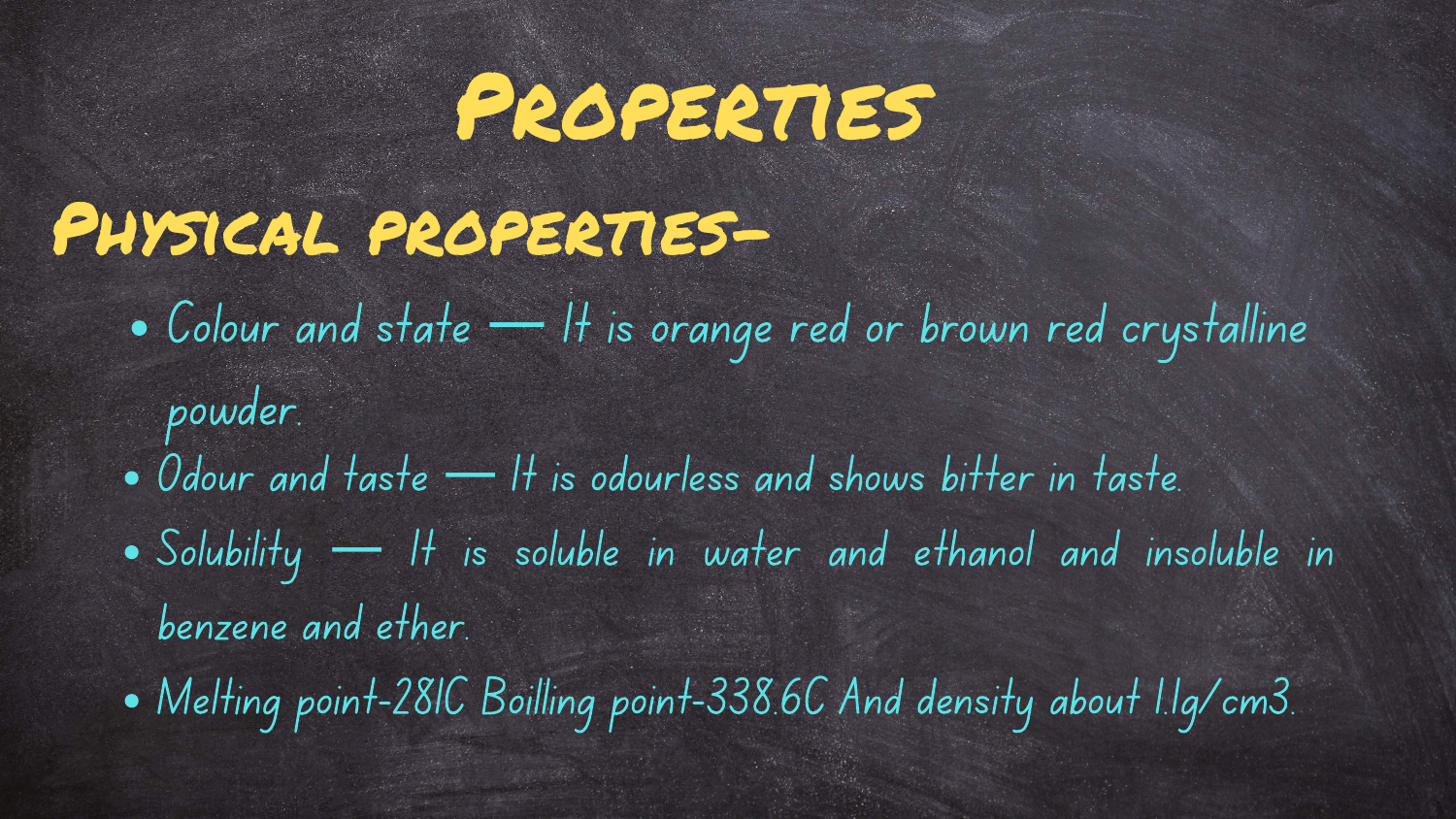## Chemical properties

Proflavine chemically very active and reacts with the potassium ferricyanide and forms the ferriccyanide salts in the presence of acidic medium.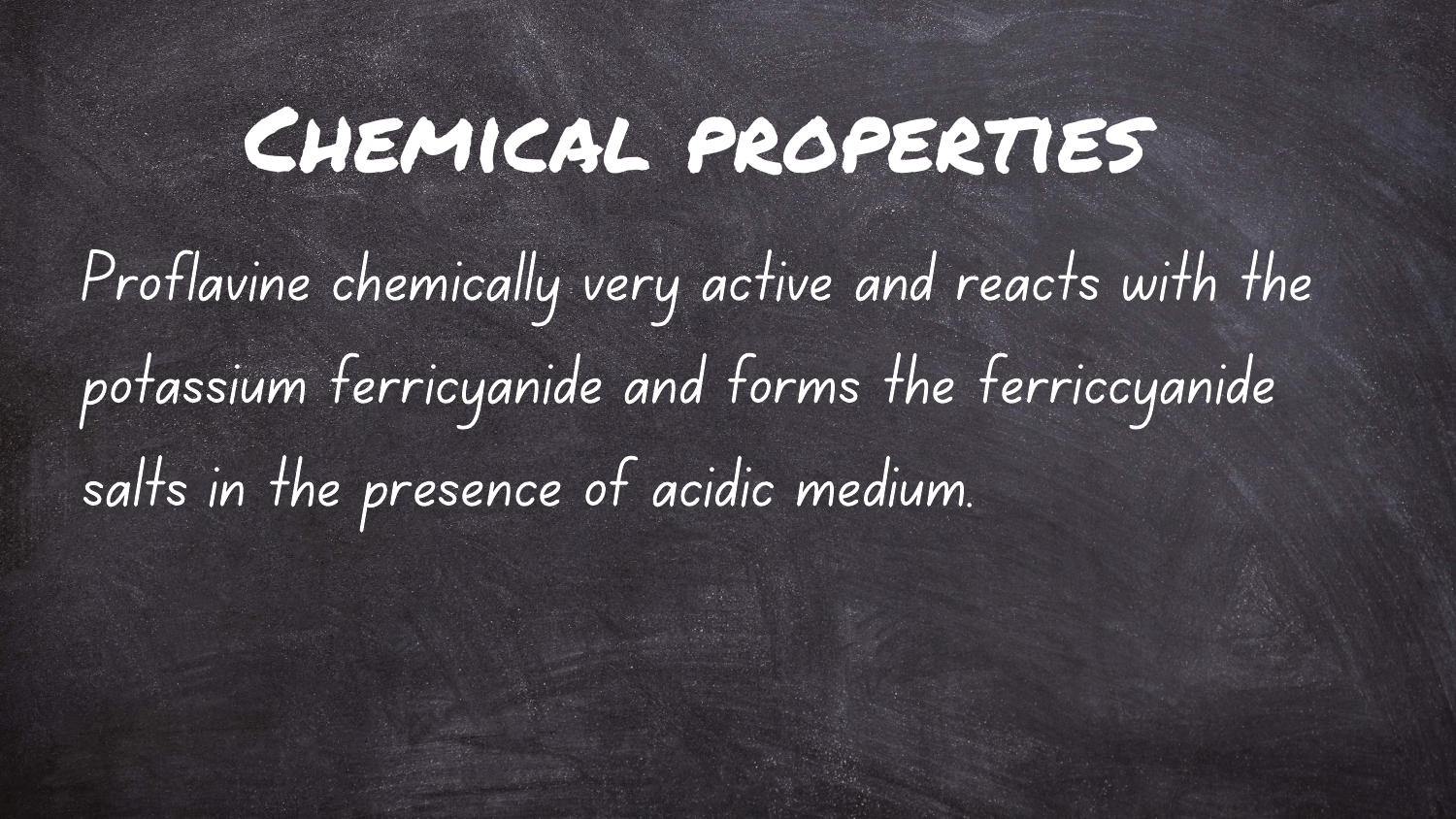## PHARMACEUTICAL USES OF

proflavine  $\bullet$  It is most active against the gram (+) bacteria and show bacteriostatic action.  $\bullet$  It is used to treat local infection of throat, mouth and ears . It is effectively used in the treatment of infected wounds,burn and skin infections It is also used as urinary antiseptic.

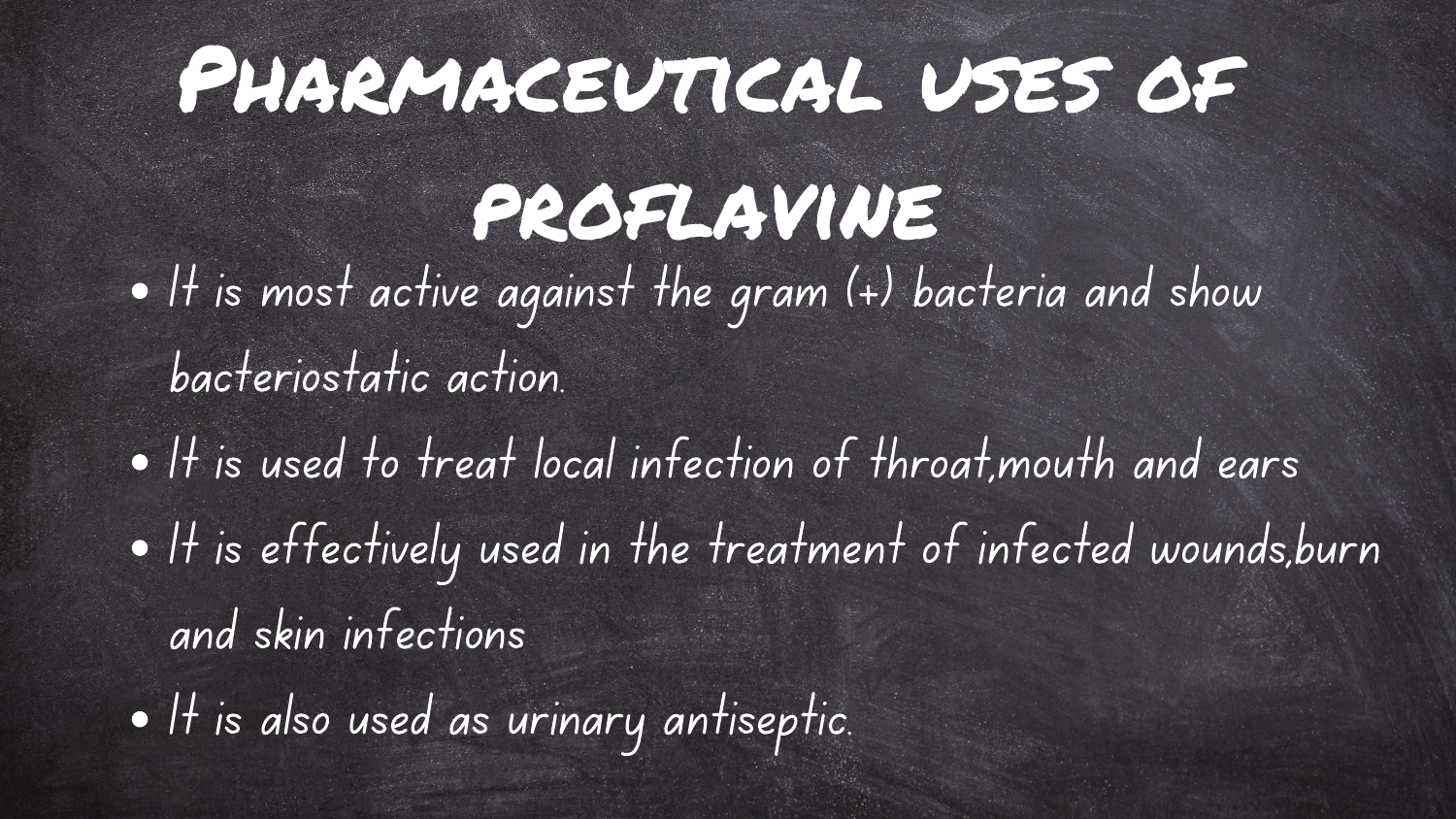# STABILITY AND STORAGE conditions

It is hygroscopic in nature and highly sensitive against the light thus it is stored in tightly pack well closed containers.